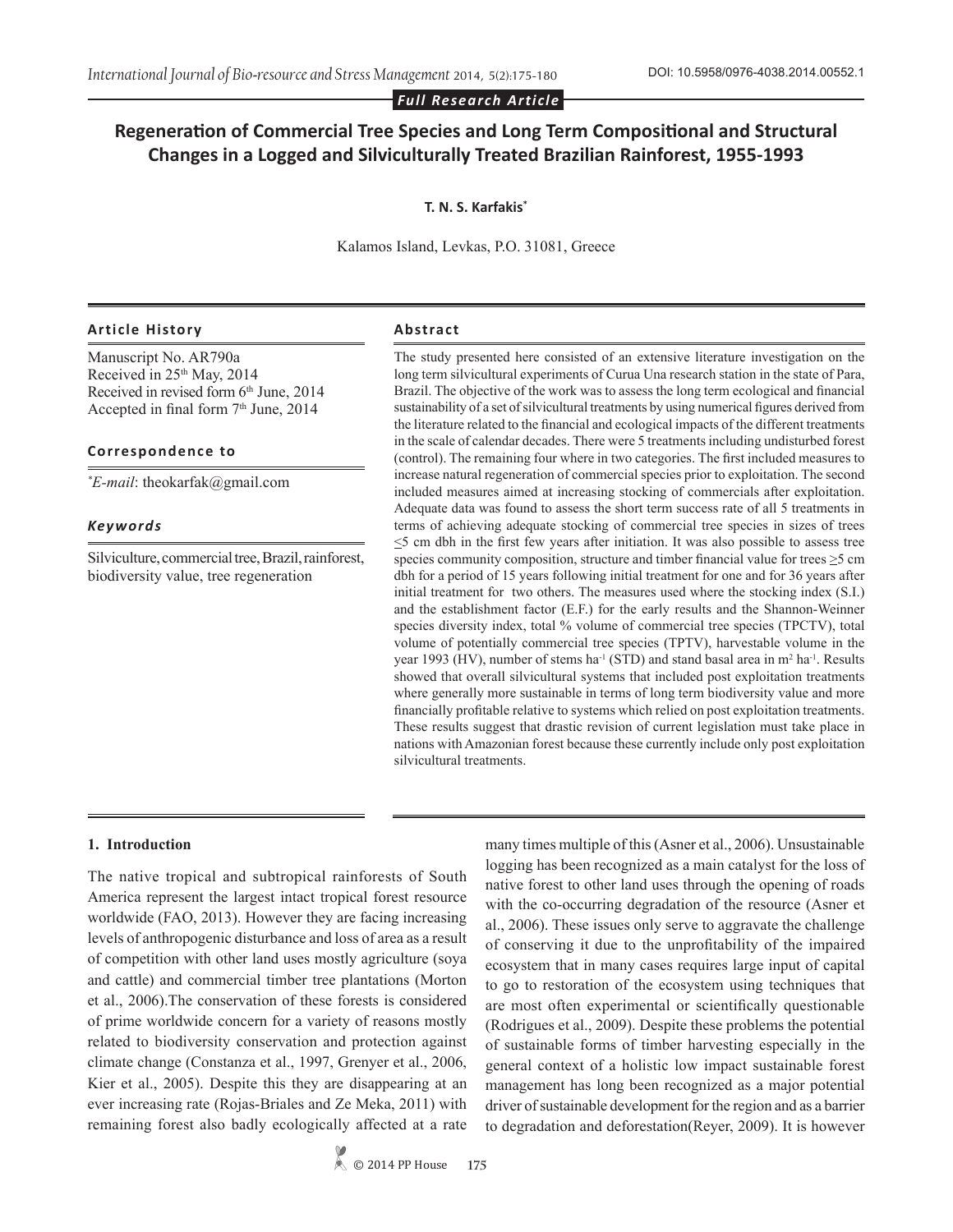vital that for a sustained second and subsequent harvests to be insured adequate regeneration of commercial tree species be achieved as well as adequate growth of stems in the residual stand. The main challenge so far in most instances is the apparent lack of adequate advance regeneration of commercial tree species following predatory (unsustainable) and in some instances sustainable logging practices (Kukkonen et al., 2008; Schwartz et al., 2013). This problem is potentially underestimated however due to the exclusion of regeneration monitoring of commercial tree species as factors in management plans (Kukkonen et al., 2008) which is what happens in the majority of situations in the Brazilian Amazon due to the current exclusion of this in relevant legislation (personal observation). An important question with respect to this is how can the sylvigenetic cycle be tracked and manipulated in order that both ecological and narrow sense timber yield sustainability is achieved as part of the forest management plan. In this paper results on long term regeneration dynamics, forest structure and composition are presented from the longest running silivicultural field experiment in tropical South America. Experiments where established in previously undisturbed semi deciduous terrafirme (non-flooded forest) in 1955 in the now in operational Curua Una Silvicultural research station in the state of Para, Brazil. The trials included using primary forest as a control to study the impact of various kinds of silvicultural treatments in terms of long term timber production potential, forest structure and composition and effects on soil properties. Here information was collated from a variety of published official sources to track the progress of these experiments with the aim of drawing conclusions with respect to wood production and land management plans for the region in the context of sustainable development. The hypothesis is that native forest management systems based on manipulation and monitoring of natural regeneration and especially pre-exploitation silvicultural treatments aimed at stimulating adequate regeneration of commercial species are ecologically more sustainable relative to ones with post exploitation treatments such as enrichment planting and prove that regeneration of commercial tree species and composition are essential factors to consider when assessing the impact of selective logging.

## **2. Materials and Methods**

#### *2.1. Study site*

The Curua Una forest reserve and the experimental station that lies within its borders are at the confluence of the Amazon and Curua-Una rivers in the state of Para´, Brazil (Figure 1). **(**02° 38´S 54° 57´W) 110 km east of Santarem. The life zone in this region is classified as tropical moist forest. Most terra firme forest at the reserve is on the planalto, which is

a plateau that rises to 180 masl approximately 6 km from the Curua Una River. The native forest of the experimental site has both deciduous and broadleaf trees in the overstory. Main commercial tree species present in the site itself include *Jacaranda Copaia, Didymopanax morotoni, Goupia glabra* and *Manilkara huberi* while canopy dominants are species like *Didymopanax morotoni* and *Vochysia maxima*. In this forest, there are approximately 103-140 tree species ha<sup>-1</sup> ( $\geq$ 10 cm dbh). Leguminosae, sapotaceae, lechythidaceae and laureaceae are the taxonomic families most frequently represented. Average yearly rainfall at the station is 1900 mm, most of which falls from December to July, and the average daily temperature is 26 °C (Sudam, 1979). Soils on the plateau are Oxisols (Typic Haplustox), and surface soils (0-20 cm depth) have clay contents of 60%, a pH of 4.5, and an ECEC of  $1.6 \text{ cmol}_c \text{ kg}^{-1}$ (Smith et al., 1998a).

## *2.2. Experiments*

## *2.2.1. Control treatment (CT-total size of experimental area 100 ha)*

A 100 ha area of forest was selected based on proximity and edaphological and ecological conditions similar to the treatment areas adjacent to it. The area was selected in 1993 as part of the comparative study of Yared (1995).

## *2.2.2. Brazilian tropical shelterwood system (BTSS-total size of experimental area 6.25 ha)*

A modified version of the tropical shelterwood system originally developed for African rainforest. Treatments started in 1957 with selective poisoning in first years and periodic monitoring and if regeneration of commercial tree species is found sufficient exploitation of a minimum of 60% of total harvestable commercial tree volume takes place. Intermediate thinnings start and continue until next 60-80 year rotation



Figure 1: Location of the study area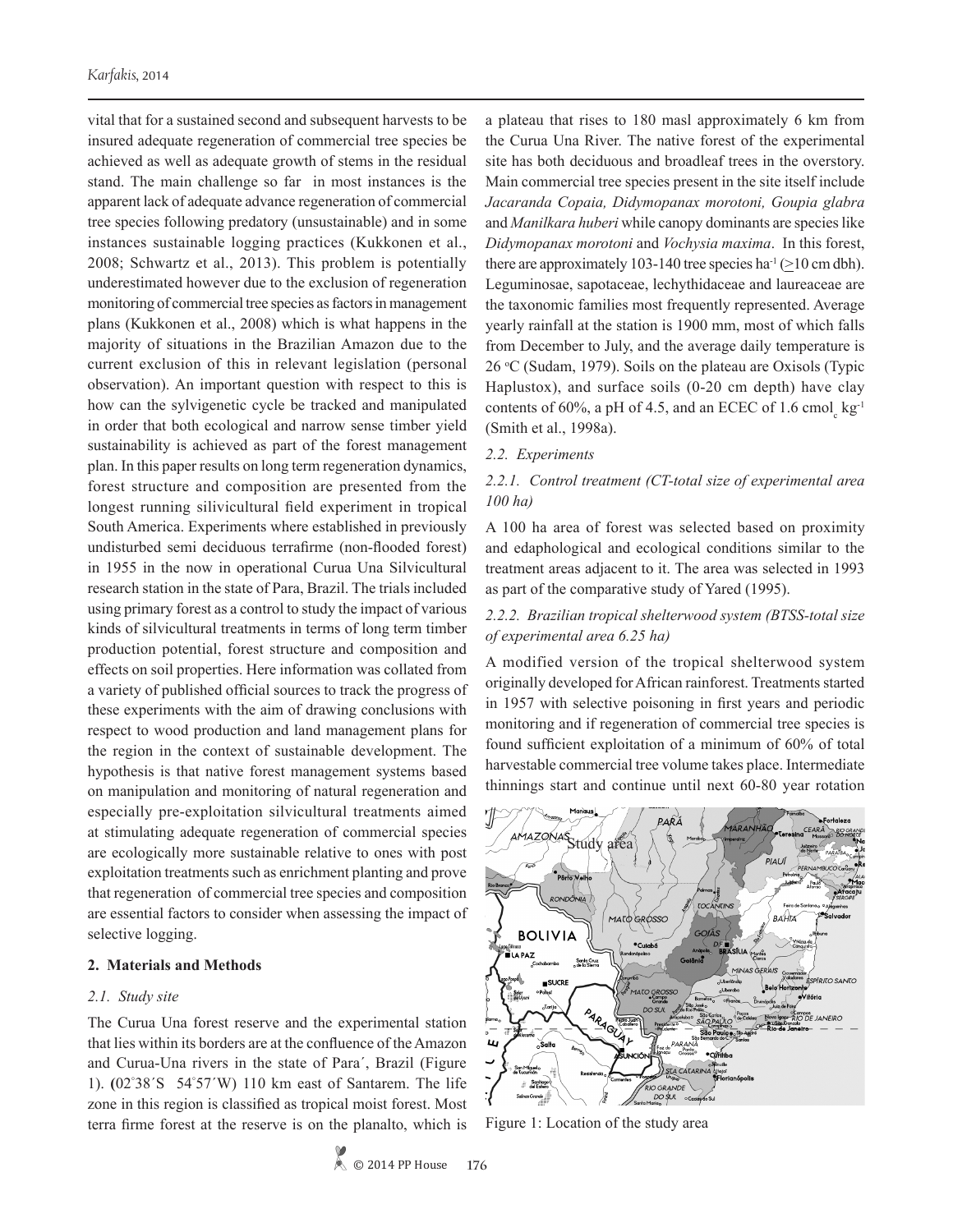including tending and cleaning to promote the regeneration desirable stems considering trees  $\geq$ 5 cm dbh for elimination. For more details on the operational plan for this experiment Yared (1995) provides an excellent review.

## *2.2.3. Regeneration group felling system (RGFS-total size of experimental area 6.25 ha)*

In 1957, light cutting of the underwood  $(3-4 \text{ man days ha}^{-1})$ and 25 uneconomics ha<sup>-1</sup> where poisoned. This was followed by group fellings worked out with a view to open evenly distributed gaps each with a diameter approximately equal to the ecodominant height of the original stand leaving single rows of trees of the ecodominant canopy between the gaps. Within the gaps commercials were felled and removedand non-commercials burned. Residual crowns and branches are in series sliced and redistributed. This final measure was primarily aimed at clearing the ground to create conditions favorable to natural regeneration of tree species. Pitt (1961) provides more details on this.

## *2.2.4. Post exploitation tropical shelterwood system (TSS-total size of experimental area 10 ha)*

A silvicultural system that was first applied on an experimental basis for this site starting in 1957. Following commercial exploitation at intensity of 50-60  $m<sup>3</sup>$  ha<sup>-1</sup>, cutting noncommercial saplings taller than 4 m except economics. Planting of economics was done in some of the area in mixtures, at a rate of 650 seedlings ha<sup>-1</sup>. Another area was enriched only with *Cedrela odorata*. Intermediate poisoning treatments to stimulate growth and regeneration of commercials like in TSS continued. Pitt (1961) provides more details on this.

## *2.2.5. Methode okoume adapted for quaruba (MOAQ-total size of experimental area 6.6 ha)*

Essentially a method used in Africa with *Aucomea* sp adapted here for *Vochysia Maxima*. Following complete removal of all commercial trees in the first year (1978) of harvestable volume the complete clearing of small patches within the natural forest with bulldozers and chemicals followed and after that planting of the desired species (*Vochysia maxima*). In the third year an additional 30% relative to the original amount of *Vochysia maxima* where planted. Maintenance of the area followed after this consisting of assisting the planted trees and all other naturally regenerating commercials by liberation from vines and clearing around the desired trees considering commercial trees  $\geq$ 5 cm dbh. These treatments continued until 2 years before the surveys where done by Yared (1995) in 1993.

## *2.3. Assessment of early forest response to silvicultural treatments*

The measures used by the FAO mission to the Amazon (Pitt, 1961; Dubois, 1971) to track early stand condition and

development for native forest where the stocking index (equation 1) and the establishment factor (equation 2) . These where calculated considering what tree species where commercial in terms of having a value in the timber market at the time the measurements where done

Stocking index(S.I.)=
$$
\sum \frac{\frac{R}{100} + \frac{U}{10} + E + S}{N_t} \times 100
$$
 (1)

Where R=recruits (less than 20 cm high), U=unestablished (from 0.2 to 2 m high), E=established (more than 2 m high and less than 5 cm dbh), NT=total number of quadrats surveyed

$$
Estabilishment factor (E.S.F)=\frac{N_s}{N_t} \times \frac{H_t}{H_e} \times 100 (2)
$$

Where  $N_s$ =Number of stocked quadrats,  $N_t$ =total number of quadrats, H<sub>t</sub>=average height of tallest in each quadrat,  $H_e$ =Establishment height (2 m). It is worth noting that for purposes of data analysis all plants over the fixed establishment height where treated as only equivalent of it.

## *2.2.4. Commercial timber value of forest*

Data was available from Yared (1995) for the year 1993 for the for the end of the 36 year period for the Control (CT) undisturbed forest treatment and the Brazilian tropical shelterwood system (BTSS) and the Methode Okume adapted for Quaruba (MOAQ) for the end of a 15 year period following treatment of originally undisturbed forest. Data was available for three variables. These where total % of volume in m<sup>3</sup> of all trees of commercial species considering all trees  $\geq$ 5 cm dbh in the survey area=% TCTV, total % of volume in  $m<sup>3</sup>$  of all trees of potentially commercial species considering all trees  $\geq$ 5 cm dbh in the survey area=% TPCTV and Harvestable volume per hectare of commercial tree species in the year 1993  $(m<sup>3</sup> h a<sup>-1</sup>)$ considering trees dbh  $\geq$ 45 cm dbh)=HV.

## *2.2.5. Biodiversity value*

It was possible to estimate indirectly the biodiversity value of the forest of some of the treatments using the data of Yared (1995) for the end of the 36 year period for the Control (CT) undisturbed forest treatment and the Brazilian tropical shelterwood system (BTSS) and the Methode Okume adapted for Quaruba (MOAQ) for the end of a 15 year period following treatment of originally undisturbed forest. This was done for tree species diversity and structural diversity the two fundamental measures of community diversity that are also indirect predictors of important issues like value for wild fauna. Tree species diversity between the treatments was assessed by comparing values for the Shannon-Weinner diversity index along with their respective statistics (Coefficient of variation, variance of the mean, maximum, minimum and mean) for trees  $\geq$ 5 cm dbh. As trees are the physiognomic dominant of the community this they define along with structural diversity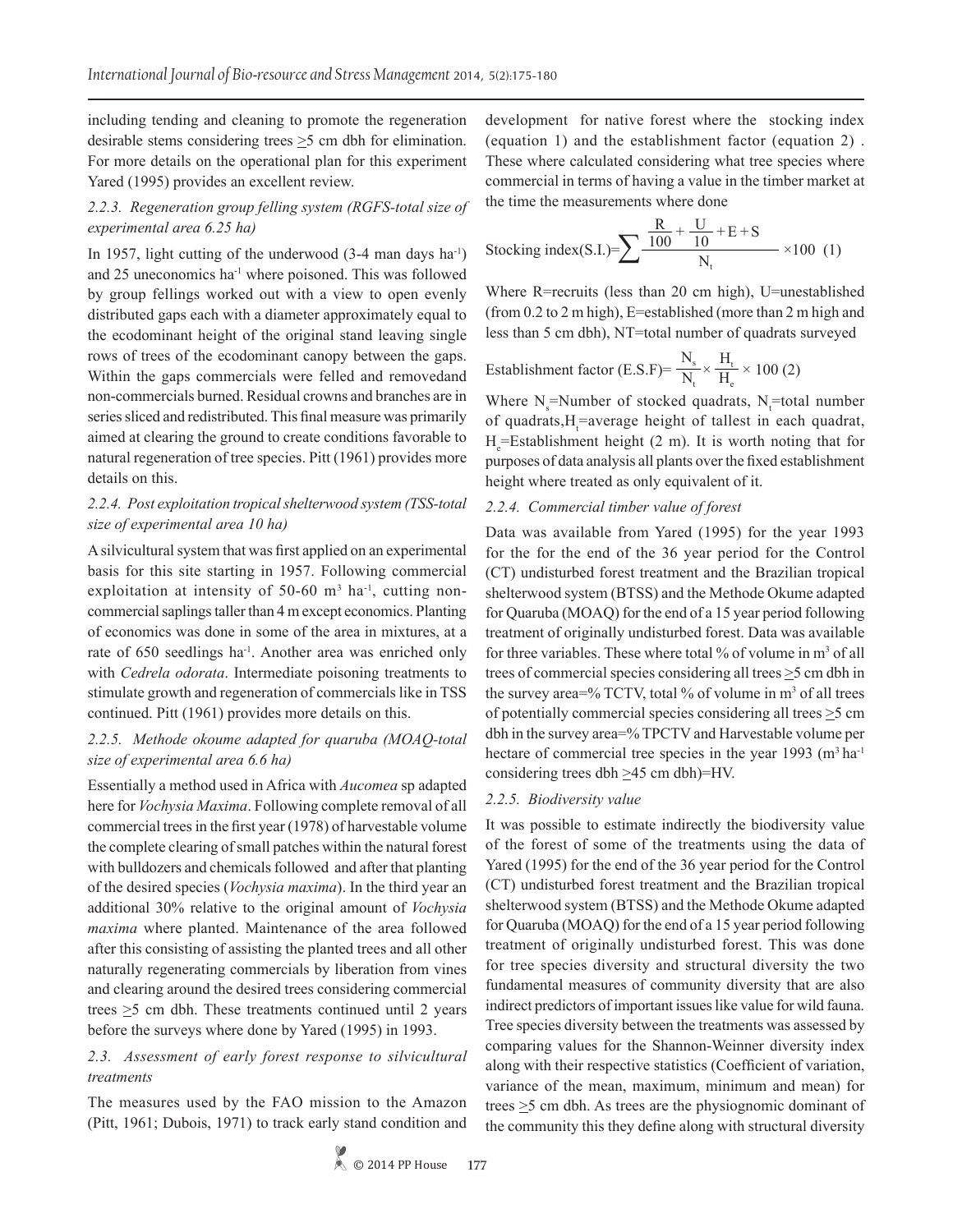the biological diversity of a site relative to another. This is described by equation 3.

$$
H=\sum_{i=1}^{S} p_i l n p_i \quad (3)
$$

Where H: Shannon-Weinner index, N: total number of individuals sampled, n<sub>i</sub>: number of individuals sampled for the i-th species, S: number of species sampled, ln: neperian logarithm and  $p_i = n_i/N$ . As measures of structural diversity the stand basal area in  $m^2$  ha<sup>-1</sup> and number of stems  $\geq$ 5 cm dbh ha<sup>-1</sup> where used to explore potential differences.

## **3. Results and Discussion**

#### *3.1. Early response to silvicultural treatments*

Values for the analyzed variables were significantly different across the treatments following application of the first set of prescribed measures (Table 1). It is clear that the Brazilian tropical shelterwood system (BTSS) was the most successful in achieving natural regeneration of commercial tree species and better performance of these overall but only marginally so in relation to the regeneration (RGFS) group fellings system. However due to the deliberate planting at high densities of *Vochysia maxima* in the MOAQ system this ranked first in relation to all other systems with finally the PEXTSS system ranking last in relation to all of them with a significant difference. This was true for both the stocking index and the establishment factor meaning that there were not simply more trees of the desired species in these size classes but were also growing and performing faster overall. A pattern of correlation between stocking index and establishment factor was noted with levels being proportional throughout the treatments. This is latter pattern is a logical one as better conditions for establishment are most likely to be correlated with better subsequent survival and early growth of trees for all species. These results are in agreement for similar practices like the PEXTSS where initial logging of most or some of the harvestable stems takes place from the Honduras (Kukkonen and Hohwald, 2009) and the Maya forest (Nesheim

and Halvorsen, 2011) suggesting the unsustainability of such practices in these forests based on these finds. However, as stocking guides and dynamic models that incorporate regeneration as a factor are either nonexistent or in the early stages of development such as the example of van Ulft (2004) such conclusions would require more long term data. It should also be noted that the number of commercial tree species has changed significantly since the period these measurements were taken in the Brazilian Amazon as increasing number of tree species have become marketable and are therefore harvested for timber (Ahmed and Ewers, 2012). This would mean that had the measurement taken place now the results may have potentially been different. How different unfortunately cannot be known as no suitable data is available from that time and experiments cannot be repeated as the station is in operational to derive values for these. Ideally however, the evolution of such treatments is followed over time to the point of the end of a complete harvesting cycle as initial conditions don't always correlate perfectly with later stand development.

#### *3.4. Long term effects*

It is clear that there was a significant difference in all the variables for all the silvicultural treatments following the set of prescribed measures of a stand over a 36 year time period for the BTSS system and MOAQ for a 15 year respectively in relation to the control treatment or undisturbed forest (Table 2). The treatments reduced the Shannon-Weinner index (SWI) significantly and hence tree species diversity considering stems  $\geq$ 5 cm dbh in relation to the undisturbed forest. More specifically differences where smaller for the BTSS system in relation to the MOAQ. This pattern can be expected for three reasons. The first is that the treatments where more radical (involving extensive tree cutting and planting and tending) in relation to the BTSS, and the second that the experiment was at a much earlier stage (15 vs.36 years). The third and most important reason is that because current theory suggests that the primary forest is the climax undisturbed forest community and with increasing disturbance there is increasing regression to more earlier stages of ecological succession and hence decreased species richness as a direct consequence of this. This

| Table 1: Early results of regeneration stocking of commercial tree species |          |                             |      |               |  |  |  |  |  |  |
|----------------------------------------------------------------------------|----------|-----------------------------|------|---------------|--|--|--|--|--|--|
| Silvicultural treatment Stocking index (S.I)                               |          | Establishment factor (E.F.) | Date | Source        |  |  |  |  |  |  |
| CT (control)                                                               | $< 50\%$ | $< 50\%$                    | 1958 | Inferred*     |  |  |  |  |  |  |
| <b>BTSS</b>                                                                | 98.3%    | 91%                         | 1958 | Dubois (1971) |  |  |  |  |  |  |
| <b>MOAQ</b>                                                                | $>100\%$ | $>100\%$                    | 1978 | Inferred**    |  |  |  |  |  |  |
| <b>PEXBTSS</b>                                                             | 72%      | 60%                         | 1958 | Pit $(1961)$  |  |  |  |  |  |  |
| <b>RGFS</b>                                                                | 83.4%    | 87.8%                       | 1966 | Dubois (1971) |  |  |  |  |  |  |

CT: Control treatment-undisturbed forest); BTSS: Brazilian tropical shelterwood system; MOAQ: Methode Okume adapted for *Vochysia maxima*; \* Inferered from values of linear regeneration surveys in Pitt (1961) and Dubois (1971); \*\*Individuals of Vochysia Maxima where planted in lines leading to perfect stocking of commercials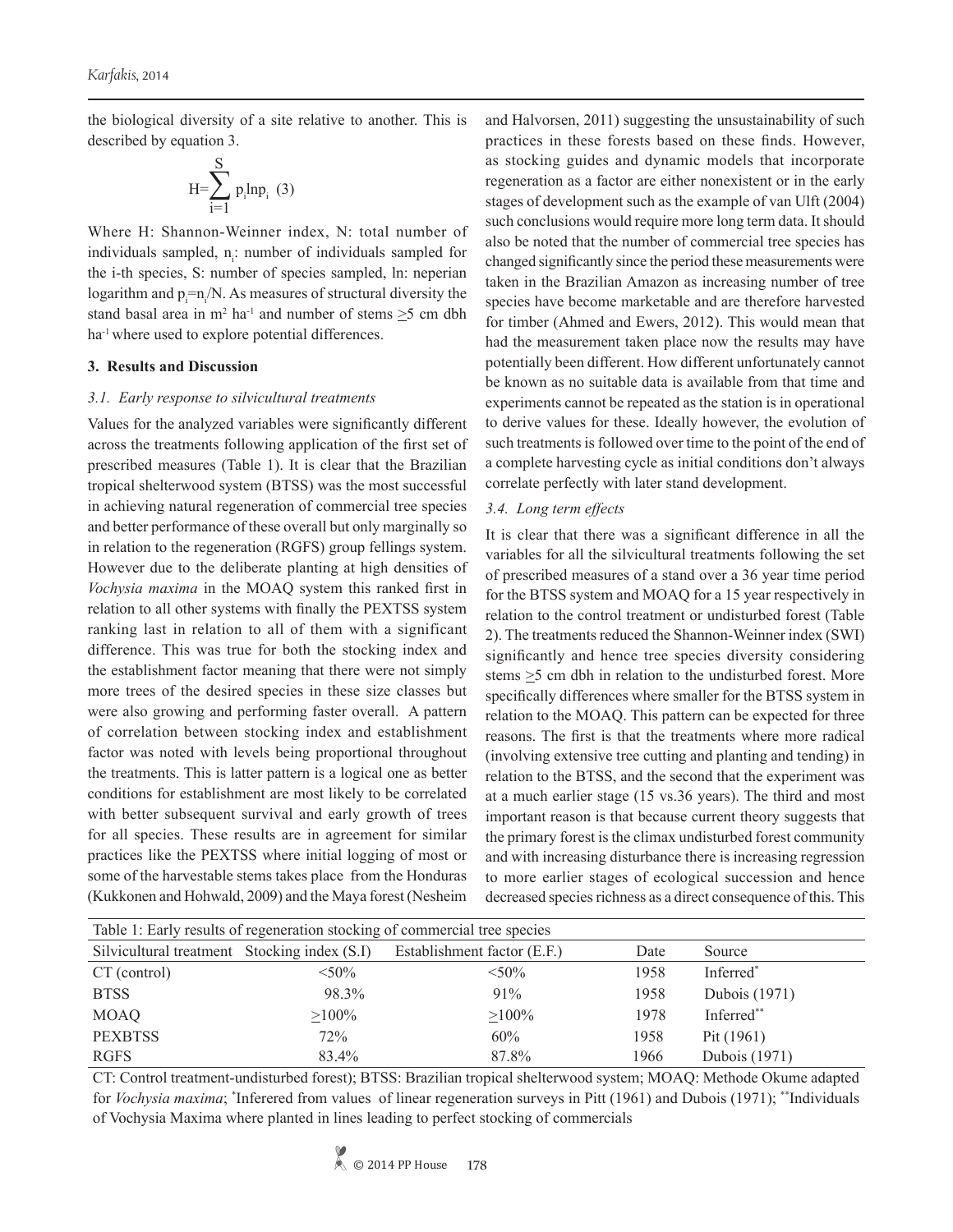| Table 2: Long term ecological and financial effects of selected silvicultural treatments                                                                             |    |    |     |      |      |      |      |            |  |  |  |
|----------------------------------------------------------------------------------------------------------------------------------------------------------------------|----|----|-----|------|------|------|------|------------|--|--|--|
| Treatment %TCTV %TPCTV HV (m <sup>3</sup> ha <sup>-1</sup> ) SWI STD (stems ha <sup>-1</sup> ) STBA (m <sup>2</sup> ha <sup>-1</sup> ) First treatment (year) Source |    |    |     |      |      |      |      |            |  |  |  |
| CT (control)                                                                                                                                                         | 40 | 45 | 30  | 2.82 | 996  | 294  | None | Yared 1995 |  |  |  |
| <b>BTSS</b>                                                                                                                                                          | 78 | 35 | 299 | 2.53 | 815  | 33.5 | 1964 | Yared 1995 |  |  |  |
| <b>MOAQ</b>                                                                                                                                                          | 39 | 28 |     | 2.29 | 1204 |      | 1978 | Yared 1995 |  |  |  |

CT: Control treatment-undisturbed forest); BTSS: Brazilian tropical shelterwood system; MOAQ: Methode Okume adapted for *Vochysia maxima*; % TCTV: Total % of volume in  $m<sup>3</sup>$  of all trees of commercial species considering all trees  $\geq$ 5 cm dbh in the survey area; % TPCTV: Total % of volume in  $m<sup>3</sup>$  of all trees of potentially commercial species considering all trees  $\geq$ 5 cm dbh in the survey area; HV: Harvestable volume of commercial tree species in the year 1993 (m<sup>3</sup> ha<sup>-1</sup> considering trees dbh  $\geq$ 45 cm dbh); SWI: Shannon-Weinner species diversity index considering stems of all tree species  $\geq$ 5 cm dbh; STBA: Stand basal area  $(m^2 \text{ ha}^{-1})$  considering stems  $\geq 5$  cm dbh; STD: Stan stem density considering stems  $\geq 5$  cm dbh (stems ha<sup>-1</sup>)

hypothesis is further supported by the structure of the stands which shows also a pattern of increasing disparity with the primary forest with decreasing stand basal area (STBA) and increasing stem density (STD). Results here for the BTSS for composition and structure in relation to undisturbed forest are somehow similar to the ones reported by Asante-Yeboa (2011) for the Bobiri forest reserve in Ghana, West Africa (treated in 1945 and surveyed in 2008 viz. 1959 and 1993 respectively for Curua Una) as far as the Shannon-Weinner diversity index is concerned for trees  $\geq$ 5 cm dbh. This result can be partly expected as this was essentially a modification of the African tropical shelterwood system. This also suggests that the effects may be equally long lasting for Amazonian forest and suggests common functional community responses to this form of disturbance. Despite differences in the stage of treatment in 1993 between the BTSS and MOAQ treatment it is apparent that the differences in stand composition and structure are far more within acceptable limits for purposes of biodiversity conservation if one considers that the undisturbed forest is the one with the maximum biodiversity value considering the most recent analyses of Gibson et al. (2011). There were also significant differences between the treatments in terms of total commercial tree volume of trees  $\geq$ 5 cm dbh (% TCTV), % total volume of potentially commercial tree species  $\geq$ 5 cm dbh (TPCTV) and harvestable volume of commercial tree species in the year 1993 considering only trees >45 cm dbh (HV). More specifically there was a gradient of increasing volume with the BTSS ranking first followed by Control or undisturbed forest and finally MOAQ. The BTSS treatment had achieved at increasing the amounts of commercial tree species in relation to the undisturbed forest but at the slight but significant expense of potentially commercial tree species in relation to the undisturbed forest. This may have important implications as more species become marketable in the near or distant future and hence long term financial gain may be compromised to an extent in relation to other treatments that could potentially have been applied (Ahmed and Ewers, 2012). Despite this drawback the BTSS still managed to recover HV in relation to the undisturbed forest within a 36 year time period and

increase the proportion of commercials in the forest which may lead to a second greater economic harvest over a time period of 36 years. The MOAQ treatment despite being 15 years old and with all the care of opening the enrichment lines and tending the trees with the fast growing early successional tree species *Vochysia maxima* there was still no harvestable volume gained during this period. This has important implications for sustainable forest management as currently practiced in many working forests in Brazilian Amazonia but also elsewhere with plans that dictate that enrichment planting should follow right after the selective logging treatment without any previous measurement of regeneration required or attempts to stimulate it in the case it is unsuccessful (Sabogal et al., 2006) as was the case with the mentality behind some of the experiments (MOAQ, PEXTSS) examined in this study.

## **4. Conclusion**

Pre-exploitation treatments are essential for sustainable forest management in these forests as stocking of commercials in the classes relevant to regeneration is too low to allow for a second satisfactory harvest at the level of management envisaged. Funds currently used for producing and planting juvenile trees in enrichment lines following logging should be concentrated at achieving natural regeneration prior to first logging. Funds from schemes like REDD (reducing dioxide emissions from deforestation) can also be used potentially. Before anything, however, such measures and guidelines need to be properly incorporated into legislation and for this more research is needed especially with respect to trees  $\leq 10$  cm dbh. These results lead us to maintain the null hypothesis that silvicultural systems focused on achieving natural regeneration prior to harvest are more sustainable in relation to ones that focus on pre-exploitation treatments and enrichment planting.

## **5. References**

Ahmed, S.E., Ewers, R.M., 2012. Spatial pattern of standing timber value across the Brazilian amazon. PLoS ONE 7(5), 1-7.

Asante-Yeboah, E., 2010.Assesing the impacts of silvicultural